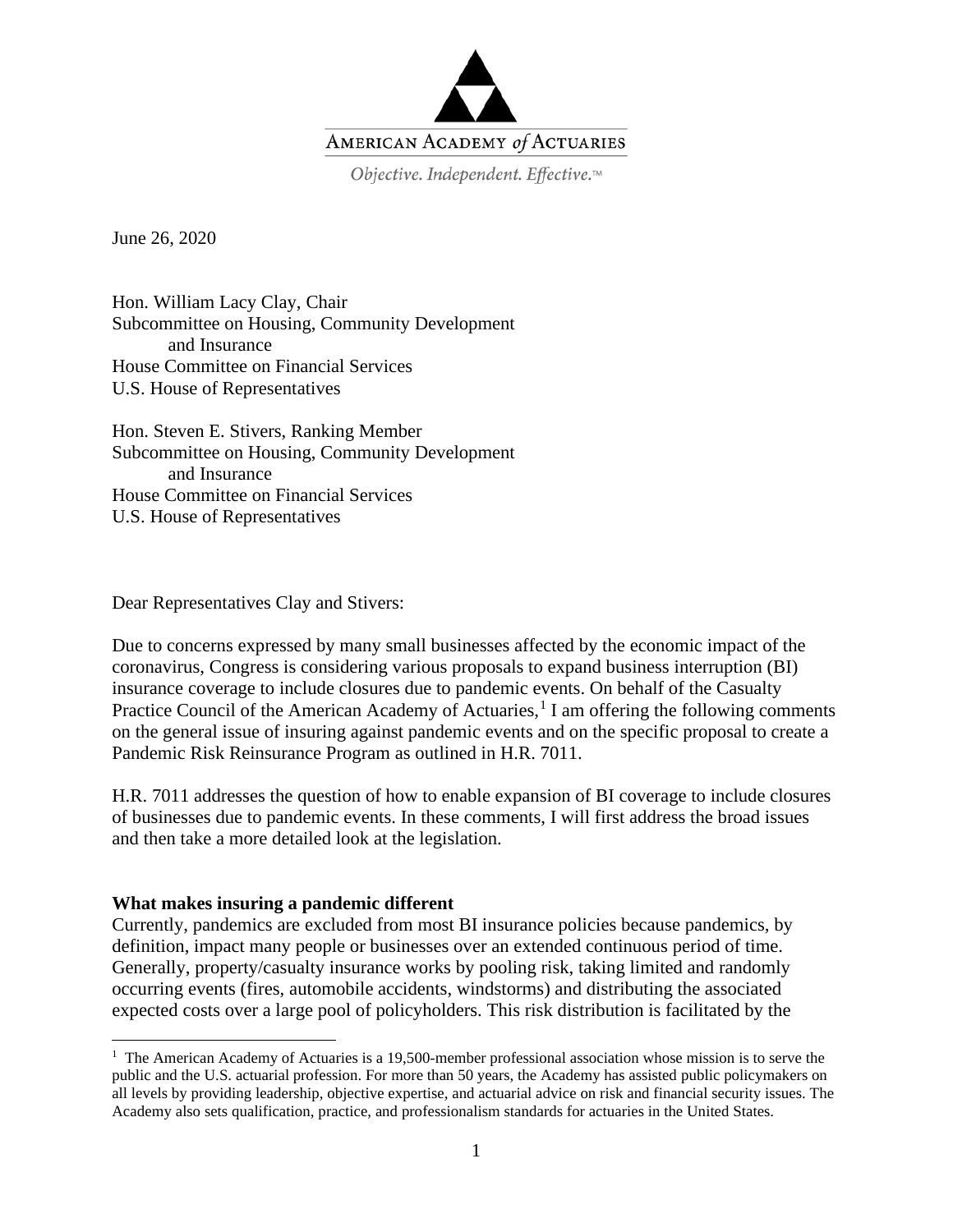reinsurance market, which spreads the risk over the global financial markets. When an event is potentially very widespread, perhaps affecting millions of policyholders for a continuous extended period on a global basis, the model of distributing costs over a larger pool does not work well.

Also, a commercial insurance model does not work well for events like a pandemic when the potential cost is large, has no clear maximum, and occurs very infrequently. We discussed this problem in greater detail in a recent letter to the Financial Services Committee. [2](#page-1-0)

## **Existing government insurance programs may provide insights for the design of a new program**

In some cases where the private insurance market has been unable or unwilling to provide very large amounts of coverage for certain risks that are hard to estimate or might never have occurred before, the federal government has established programs to facilitate insuring against such perils (e.g., terrorist attack, nuclear power plant meltdown, and flood). In the case of the Terrorism Risk Insurance Act (TRIA), a limit is set on the maximum financial risk the insurance industry is expected to take, and TRIA further provides a plan for the federal government to step in if it becomes necessary to fund payment of claims above that limit.

In the case of flood insurance, the National Flood Insurance Program (NFIP) is the primary insurer (selling policies directly to homeowners and small businesses) and the U.S. Treasury steps in to back the program with loans when storms cause insured losses to exceed the funds that the NFIP has on hand, as the NFIP has no cap on the amount covered. These loans are intended to be repaid after the event by surcharges added to insurance policies for future coverage, although enacted legislation has sometimes directed that certain loan amounts be forgiven.

These federal programs do not follow the private sector's insurance practices of determining exposure, spreading the potential cost over the insured population, and then collecting sufficient funds and maintaining sufficient assets to pay all claims when they arise. By putting a cap on how much risk the marketplace is expected to handle and then providing a federal backstop for the rare and unpredictable event that exceeds that cap, these federal programs facilitate a vibrant insurance market. While different government insurance programs have varying designs for government reimbursement, they do provide for recoupment by the U.S. Treasury.

### **Business interruption insurance is complicated**

BI insurance is an unusual and complicated coverage. A BI policy is triggered after a physical event has occurred and the insured business has been shut down for a specified period. The insurer then pays the business owner an amount that represents lost profits and some ongoing operating expenses for the duration of the shutdown up to the amount of time or dollar limits specified in the insurance contract. BI claims often take months to be fully settled, as there is an initial waiting period, lost income must be determined, and the closure of the insured business must run its course.

BI is an optional coverage that businesses must elect to add to basic property insurance. Only about 40% of small and midsize businesses buy BI coverage.[3](#page-1-1) To illustrate more directly,

<span id="page-1-0"></span><sup>&</sup>lt;sup>2</sup> [https://www.actuary.org/sites/default/files/2020-05/Pandemic\\_Risk\\_Comments\\_20200511.pdf](https://www.actuary.org/sites/default/files/2020-05/Pandemic_Risk_Comments_20200511.pdf)

<span id="page-1-1"></span><sup>3</sup> Jeff John Roberts; ["Who pays for the pandemic when insurance companies refuse?"](https://fortune.com/2020/05/14/pandemic-insurance-coronavirus-costs-lawsuits/); *Fortune*; May 14, 2020.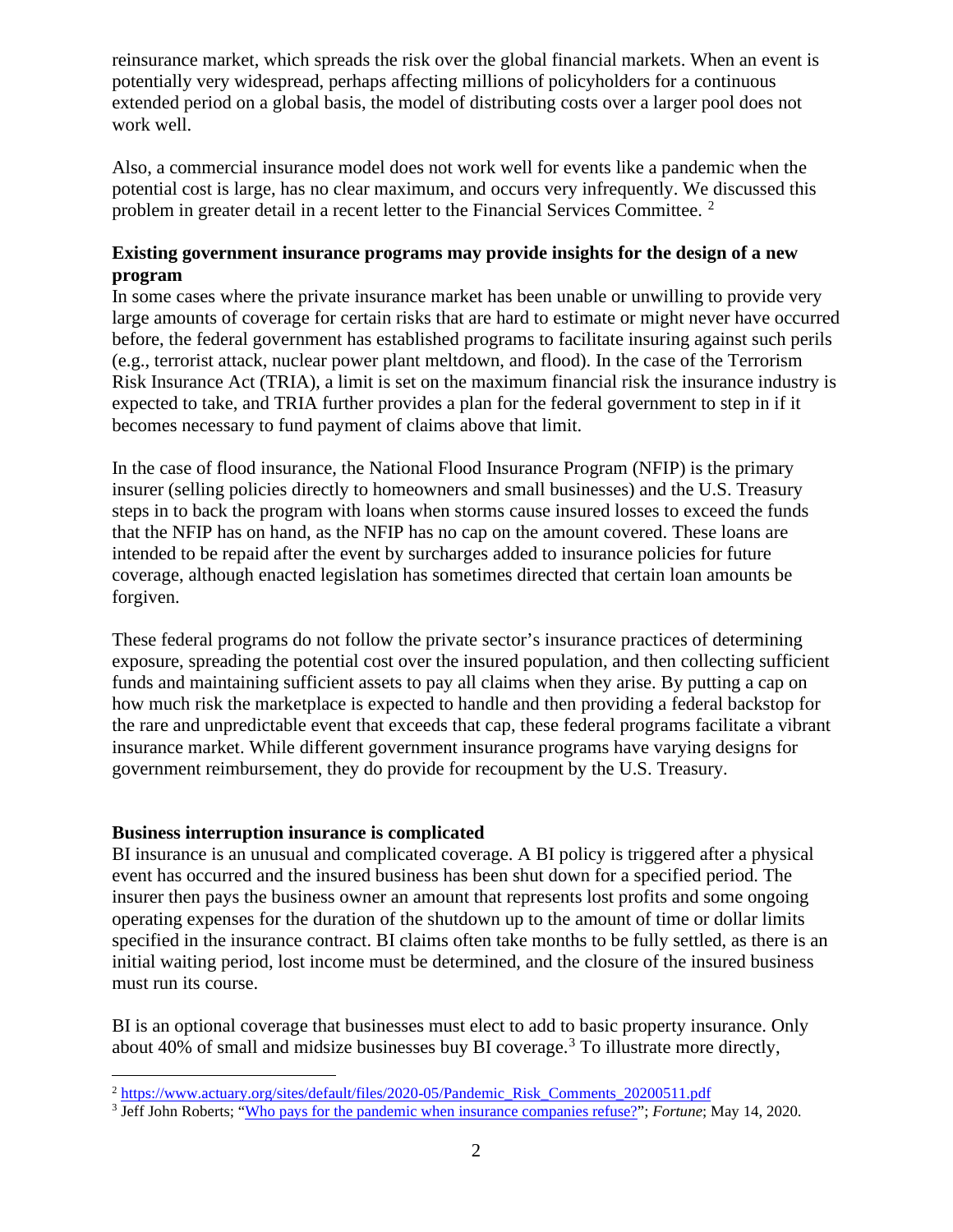academic research found that only 30% of the businesses affected by Superstorm Sandy received insurance payments for business interruption.[4](#page-2-0)

Small businesses generally do not buy BI coverage as a stand-alone policy. Larger businesses that purchase more complex insurance packages may buy it separately. Companies that manage large events may buy all-risk policies that include public health closures. An additional specialized coverage that may be either a stand-alone policy or attached to other packages of insurance policies is event cancellation coverage with specified policy provisions. Some more high-profile events such as canceled concerts, sports events, and so forth have been reported with large payouts.  $5,6$  $5,6$ 

Expanding BI coverage to include a new risk (e.g., pandemic virus) will increase the cost of BI insurance policies. The result could be an available expensive coverage with limited numbers of small businesses deciding to purchase it.

## **What this legislation does**

H.R. 7011 would cover business interruption policies written by participating insurers. Claims under such policies would be defined to also include event cancellation. Upon purchase of a policy from a participating insurer with a pandemic inclusion, a policyholder would pay a premium that represents the insurer's expected exposure to potential pandemic claims. When a declared pandemic generates \$250 million in covered losses, the governmental role would be triggered. The government's share, 95% of losses above insurers' deductibles up to a total of \$750 billion, would be funded from general funds of the U.S. Treasury.

When claims occur, the policyholder would submit a claim to its insurer. The insurer would aggregate its claims to see whether these types of claims meet its aggregate deductible. When the deductible is met, the insurer would then submit the information claim by claim to the federal government for the federal government to process. The federal government would pay 95% of the amounts above each insurer's deductible. The legislation is not clear on whether the governmental funds are a reimbursement to the insurer when the insurer's deductible has been met or whether these claims are paid directly to the insured businesses. In addition, the legislation provides that the participating insurer is liable only for its deductible, but the 5% that the federal government does not pay above its deductible appears to fall to the insurer to pay. Thus insurers would be responsible for losses in their deductible layer plus 5% of losses in excess of their deductible layer (with no limit) plus potentially a portion of the remaining 95% of losses in excess of their deductible layer, to the extent these are not paid for or reimbursed by the federal government, for example when the total losses are less than \$250 million.

# **Considerations that would impact the effectiveness of the legislation:**

- 1. **Participating insurers**. H.R. 7011 is based on an assumption that insurers are willing to participate in the program. The legislation is unclear on several points, raising questions that may have an impact on the willingness of insurers to participate. These include the following:
	- a. Are all insurers offering business interruption insurance required to be participating insurers?

<sup>&</sup>lt;sup>4</sup> Collier et al.; "Firms' Management of Infrequent Shocks"; *Journal of Money, Credit and Banking*; OSU; 2019.<br><sup>5</sup> De Paoli et al.; "A World Wanting Payback Pulls Insurers Into Epicenter of Crisis"; *Bloomberg*; June 10,

<span id="page-2-2"></span><span id="page-2-1"></span><span id="page-2-0"></span>

<sup>&</sup>lt;sup>6</sup> Gene Maddaus; ["Productions Need Insurance to Start Rolling—but Actuaries Don't Want to Take the Risk"](https://variety.com/2020/biz/news/coronavirus-insurance-productions-movies-television-1234611298/);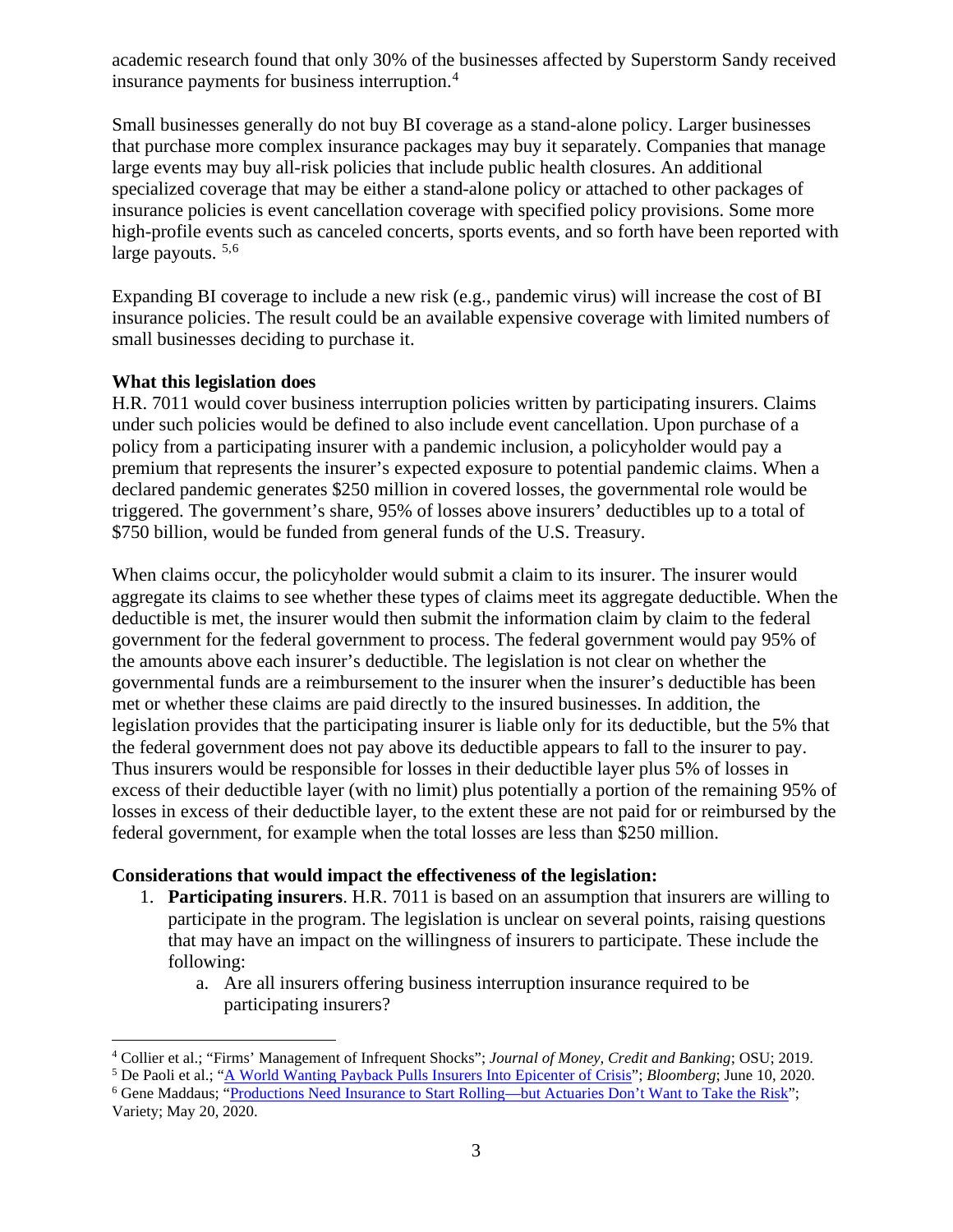b. Are all insurers offering business interruption insurance, even if not participating insurers, required to cover pandemic risk?

Considerations of how much of the market is participating is important, as that affects how insurers set premiums for the pandemic coverage. Insurers need to understand what percentage of the government-capped coverage would be available and the timing of its availability.

- 2. **Setting premiums**. Participating insurers would be setting a premium provision related to the new pandemic coverage that would be charged to policyholders. Determining the added premium will be difficult, as previously noted. The determination is further complicated by the specifications of what layers of coverage are the responsibility of the insurer. As a reminder, the premium would cover the insured businesses' expected losses that the insurers pay, the insurers' expenses, and a provision for uncertainty—sometimes called a risk margin—under the program.
	- a. The expected loss estimates used in the pricing of pandemic BI policies would factor in the policy specifications related to what type of lost cash flows are covered—that is, whether it is revenue, income, expense, or other specified amounts—as well as the time horizon or dollar limits on these amounts. Note that business interruption policies do not provide unlimited coverage.
	- b. In addition, the participating insurer would factor into the premium and its underwriting (that is, how many policies it is willing to write) scenarios when its deductible will be met. If the insurer is expected to advance payment to policyholders after its deductible is met prior to the federal government providing reimbursement, consideration for that may be made in the premium.
- 3. **Premium levels**. Participating insurers would develop models to set a premium amount, but the provision for the uncertainty or risk margin embedded in the premium could increase the premium for the coverage to levels that might be considered unaffordable. Alternatively, the amount of coverage through the adjustment of policy limits could be reduced. If the limits are reduced, that would also impact non-pandemic coverage limits as the legislation describes that the pandemic coverage is to be similar to the nonpandemic coverage on the same policy.
- 4. **Level of the federal cap on government participation**. While \$750 billion is certainly large, this may not be a sufficiently large cap to cover all insured losses. Under a scenario where the cap does not cover the full amount of insured losses, there would need to be an approach to allocate in a fair manner the reimbursement to the policyholders. That approach would need to consider all claims from all policyholders. The impact of such an approach would be a potential delay in making any payments to any policyholder in order to mitigate issues associated with asking for a return of a previously provided claim settlement. This assumes that neither the insurers nor the federal government would be responsible for any losses above the \$750 billion cap, which is what the legislation currently appears to provide.
- 5. **Claim adjudication and settlement**. Business interruption claims inherently take time to settle. The total value of a claim may not be known until a business is ready to fully reopen and the lost revenues and expenses are tallied up and presented to the insurer. The insurer then carefully considers the justifications for these amounts and uses trained claims adjusters to review the financial documentation prior to paying a claim. This claims handling process takes time and generally much more staffing than handling routine claims such as automobile physical damage. There are several impacts of this process to keep in mind.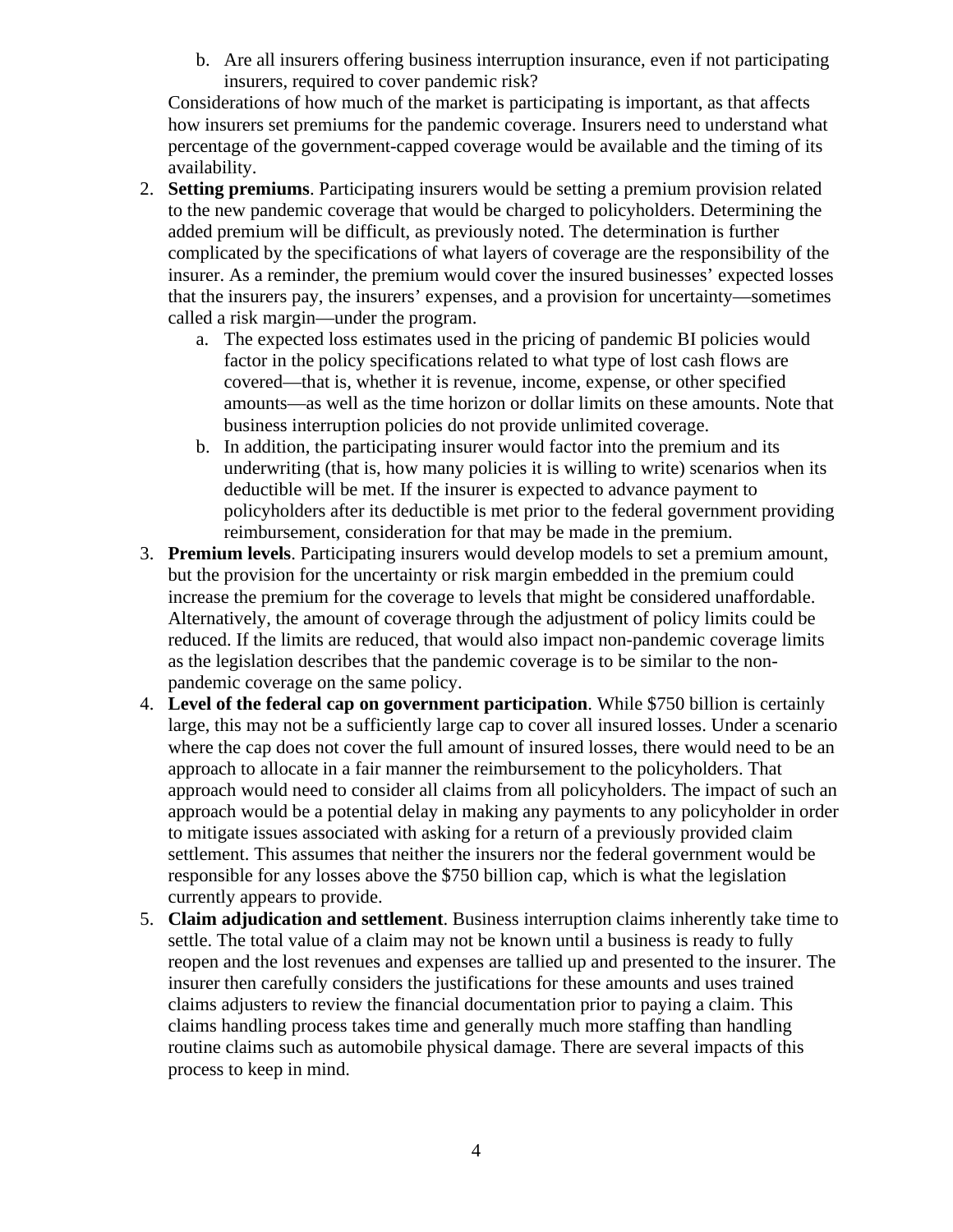- a. The cash flow back into the economy is not immediate. In addition, the amounts are not intended to keep payroll and benefit amounts flowing to individual employees. The amounts are paid to the businesses themselves as indemnification for the losses without specification on how the business is to reopen.
- b. When business interruption has been triggered under a property catastrophe event such as a hurricane, the number of businesses impacted is smaller than under a pandemic. Insurers have been able to handle the BI claims in those situations, but the BI claims may still take months or even years to reach final settlement. If pandemics are covered, the number of claims would swell. Combined with the time needed to handle these claims, additional delays in processing are likely to occur.
- c. In order to facilitate the handling of so many claims at one time, the coverage for pandemic BI may need to differ from non-pandemic BI in order to simplify the claims handling and further economic goals by more readily getting cash into circulation and preventing a bottleneck. There is more than one way that the coverage could be simplified. If simplified, that may mean that the format of the coverage would not be consistent with other business interruption insurance.

#### **Technical matters**

In addition to the items already discussed, there are other technical matters that the current version of H.R. 7011 leaves unclear. While we recognize that rulemaking procedures after legislation is passed often deal with technical matters, additional clarity related to the intent of the legislation on several of these matters could simplify the implementation process. Considerations and questions to address include:

- 1. The premium used in determining a participating insurer's deductible includes more than just the premium associated with the policies that include business interruption insurance. That would work to increase the deductible in proportion to the overall coverage provided. This could serve to discourage insurers from being willing participants if business interruption insurance is currently only an incidental coverage that they provide. For example, the premium base includes workers' compensation and general liability, neither of which has a business interruption component.
- 2. The trigger, insurer deductibles, and the aggregate limit in the legislation are described as being on a calendar year basis. What if the pandemic spans more than one year? How would this work?
- 3. Commercial insurance policies are not all effective on the same date. Their policy terms start throughout the year and can span into the following year. How would the calendar year provisions noted above interact with these policies?
- 4. Would there be a specific procedure to declare that a covered public health emergency has ended?
- 5. What happens if there is a subsequent reoccurrence of the same virus? How would it be handled if there is more than one covered public health emergency in one year?
- 6. There is provision in the legislation to avoid duplication of compensation for insured losses. The federal share is to be offset for payments made via other government programs. How would the participating insurers know these amounts at the time the claims are being settled?

\* \* \*